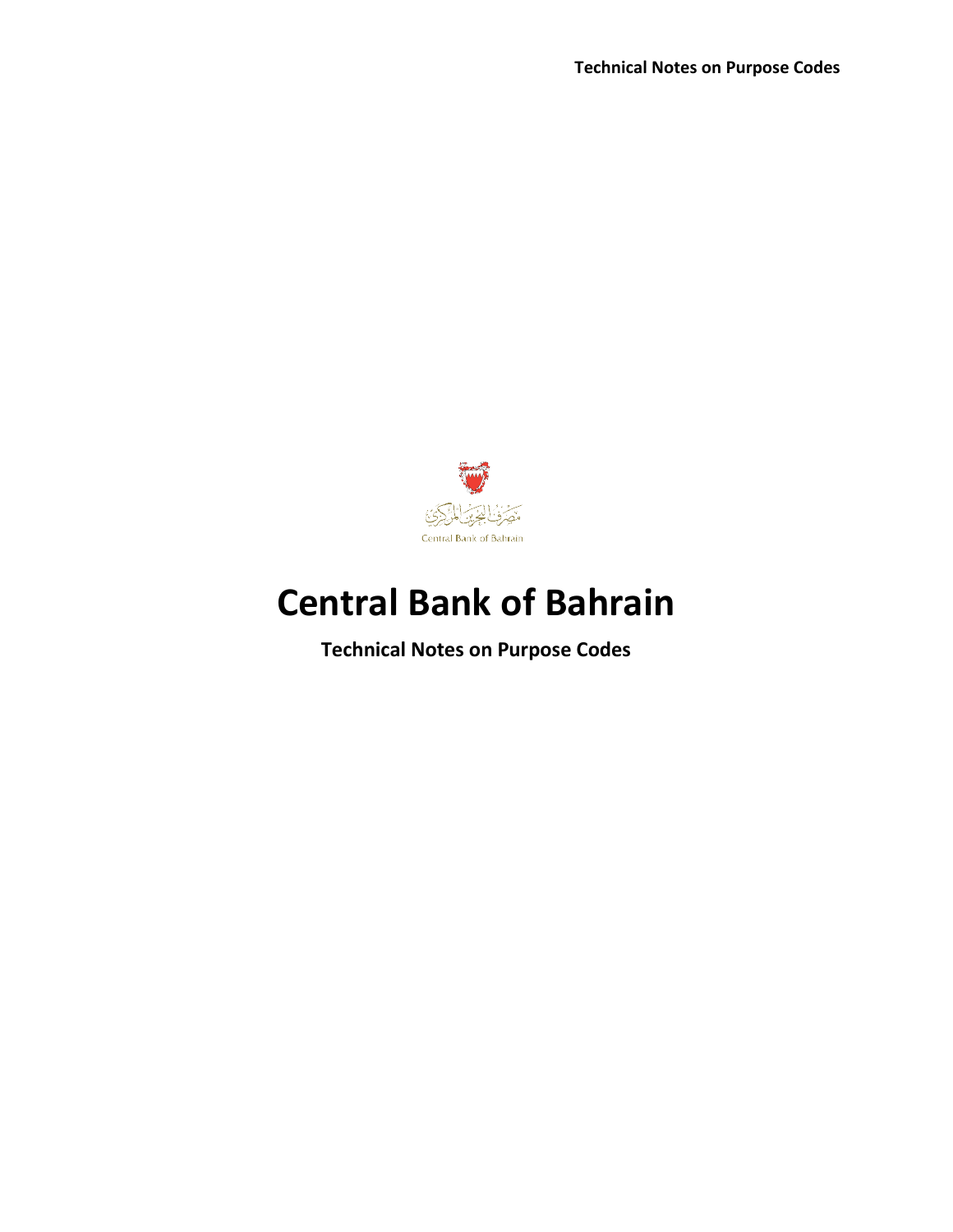# <span id="page-1-0"></span>1. Table of Contents

# Table of Contents

| 4.1.3 Cross Border Transactions Originating from Outside BAH and Transiting through BAH [All |  |
|----------------------------------------------------------------------------------------------|--|
|                                                                                              |  |
|                                                                                              |  |
|                                                                                              |  |
|                                                                                              |  |
|                                                                                              |  |
| 4.3.2 Use multiple lines of field 77B (will be implemented in the next release)5             |  |
|                                                                                              |  |
|                                                                                              |  |
|                                                                                              |  |
|                                                                                              |  |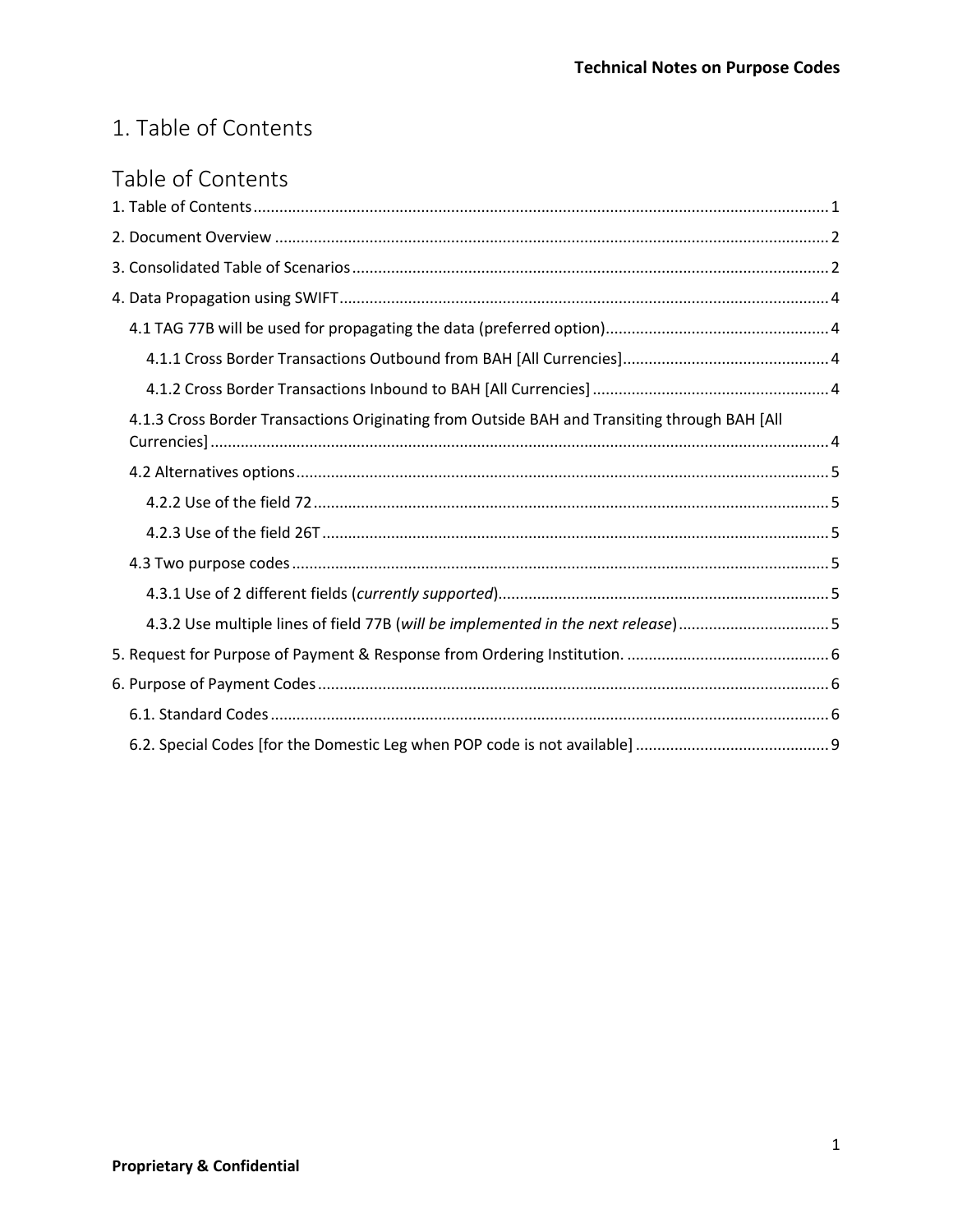# <span id="page-2-0"></span>2. Document Overview

The document presents the technical aspects around the various codes that can be used by financial institutions in customer-2-customer transactions in the CROSS-BORDER context [ALL CURRENCIES].

#### *Within the scope* are:

• cross border transactions

#### *Out of scope* are:

• transactions in the Vostro/Loro/Financial institutions (Bahraini banks which are BHD correspondents for overseas bank) accounts

# <span id="page-2-1"></span>3. Consolidated Table of Scenarios

| SN | <b>Origination</b><br><b>Country</b> | <b>Destination</b><br><b>Country</b> | <b>Source Account</b><br><b>Type</b> | <b>Destination</b><br><b>Account</b><br><b>Type</b> | <b>Currency</b> | <b>Movement</b><br><b>Type</b> | <b>Providing</b><br><b>POP Code</b> |
|----|--------------------------------------|--------------------------------------|--------------------------------------|-----------------------------------------------------|-----------------|--------------------------------|-------------------------------------|
| 1. | <b>BAH</b>                           | Outside<br><b>BAH</b>                | Resident                             | ANY                                                 | <b>BHD</b>      | CB Portal /<br>Swift           | Sending<br>Bank                     |
| 2. | BAH                                  | Outside<br><b>BAH</b>                | Non Resident                         | ANY                                                 | <b>BHD</b>      | CB Portal /<br>Swift           | Sending<br><b>Bank</b>              |
| 3. | <b>BAH</b>                           | Outside<br><b>BAH</b>                | Resident                             | ANY                                                 | <b>FCY</b>      | Outgoing<br>Swift              | Sending<br><b>Bank</b>              |
| 4. | <b>BAH</b>                           | Outside<br><b>BAH</b>                | Non Resident                         | ANY                                                 | <b>FCY</b>      | Outgoing<br>Swift              | Sending<br>Bank                     |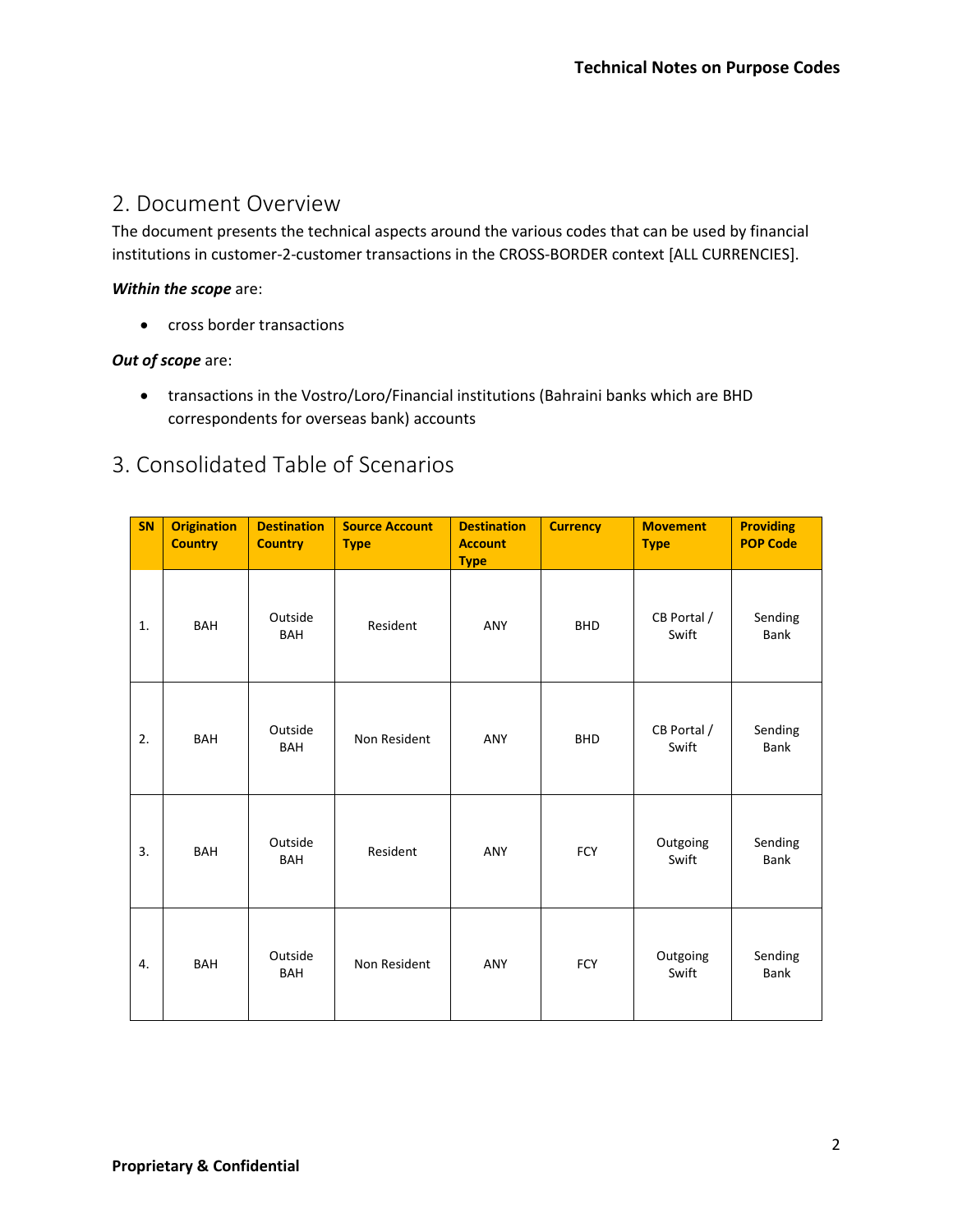### **Technical Notes on Purpose Codes**

| SN  | <b>Origination</b><br><b>Country</b> | <b>Destination</b><br><b>Country</b> | <b>Source Account</b><br><b>Type</b> | <b>Destination</b><br><b>Account</b><br><b>Type</b> | <b>Currency</b> | <b>Movement</b><br><b>Type</b> | <b>Providing</b><br><b>POP Code</b> |
|-----|--------------------------------------|--------------------------------------|--------------------------------------|-----------------------------------------------------|-----------------|--------------------------------|-------------------------------------|
| 5.  | Outside<br><b>BAH</b>                | <b>BAH</b>                           | ANY                                  | Non<br>Resident                                     | <b>BHD</b>      | Incoming<br>Swift              | Receiving<br>Bank                   |
| 6.  | Outside<br>BAH                       | <b>BAH</b>                           | ANY                                  | Resident                                            | <b>BHD</b>      | Incoming<br>Swift              | Receiving<br>Bank                   |
| 7.  | Outside<br><b>BAH</b>                | <b>BAH</b>                           | ANY                                  | Non<br>Resident                                     | FCY             | Incoming<br>Swift              | Receiving<br>Bank                   |
| 8.  | Outside<br>BAH                       | <b>BAH</b>                           | ANY                                  | Resident                                            | FCY             | Incoming<br>Swift              | Receiving<br>Bank                   |
| 9.  | Outside<br>BAH                       | Outside<br><b>BAH</b>                | ANY                                  | ANY                                                 | BHD/FCY         | $\infty$                       | $\infty$                            |
| 10. | Outside<br>BAH                       | Outside<br><b>BAH</b>                | ANY                                  | ANY                                                 | BHD/FCY         | $\infty$                       | $\infty$                            |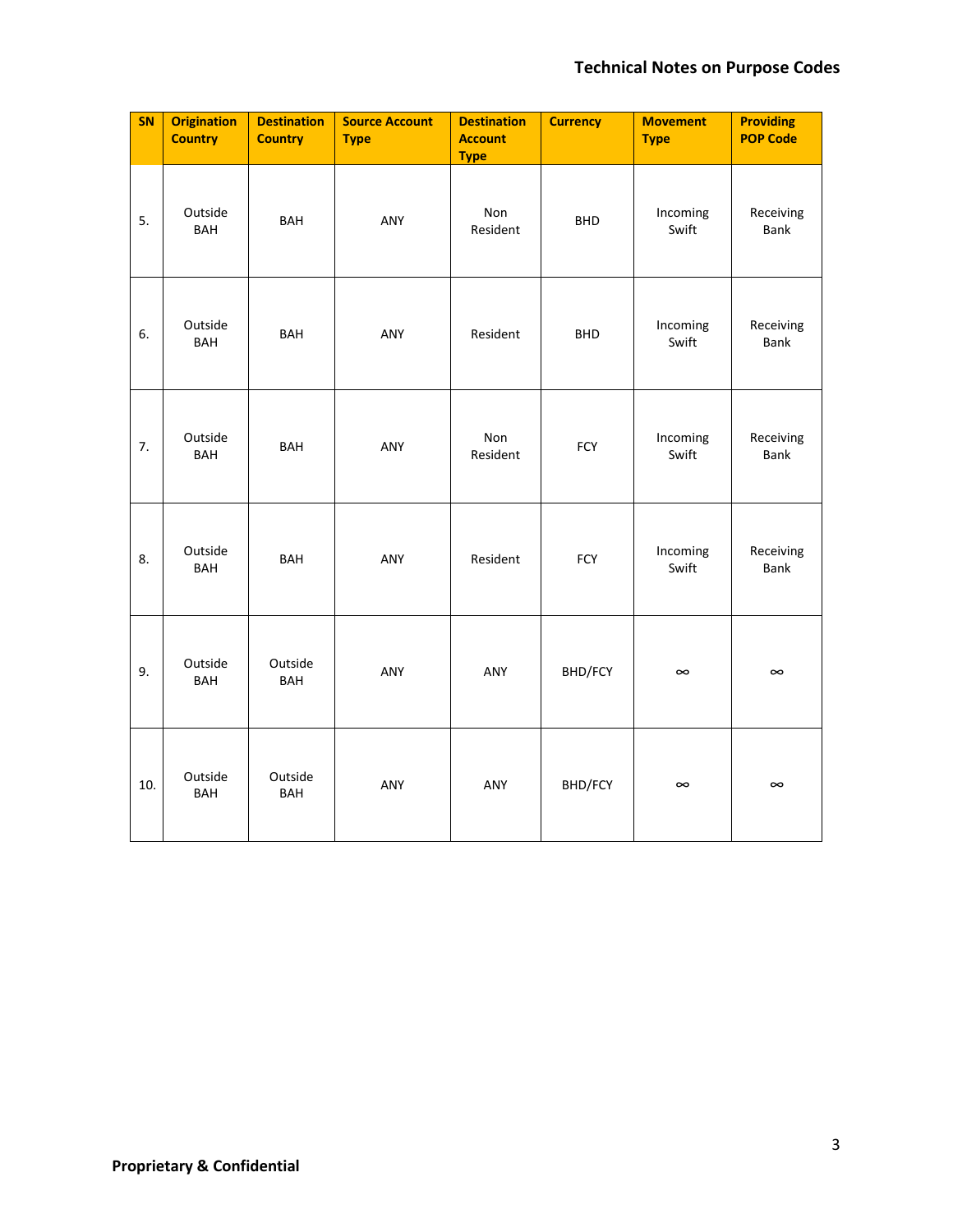# <span id="page-4-0"></span>4. Data Propagation using SWIFT

<span id="page-4-1"></span>4.1 TAG 77B will be used for propagating the data (preferred option)

# Today, only the first line of the field is checked.

Structure: /XXXXXXXX/country ISO-code//**PPC**/

Where "**PPC**" has to be replaced by a 3-character purpose code from the list.

### <span id="page-4-2"></span>4.1.1 Cross Border Transactions Outbound from BAH [All Currencies] TAG  $77B \rightarrow 3*35$

| Line<br>Number | Template                           | Sample<br>12345678901234567890123456789012345 |
|----------------|------------------------------------|-----------------------------------------------|
| 01             | /8a/2!a//3a/[Additional Narrative] | /ORDERRES/BH//PPC/XXXXXXXXXXXXXXXX            |
| 02             | //[Additional Narrative]           | //XXXXXXXXXXXXXXXXXXXXXXXXXXXXXXXXX           |
| 03             | //[Additional Narrative]           | //XXXXXXXXXXXXXXXXXXXXXXXXXXXXXXXXX           |

Example outgoing: /ORDERRES/BH/GDE/

#### <span id="page-4-3"></span>4.1.2 Cross Border Transactions Inbound to BAH [All Currencies] TAG  $77B$ <sup>3\*</sup>35

| Line          |                                    | Sample                              |
|---------------|------------------------------------|-------------------------------------|
| <b>Number</b> | Template                           | 12345678901234567890123456789012345 |
| 01            | /8a/2!a//3a/[Additional Narrative] | /BENEFRES/BH//PPC/XXXXXXXXXXXXXXXX  |
| 02            | //[Additional Narrative]           | //XXXXXXXXXXXXXXXXXXXXXXXXXXXXXXXXX |
| 03            | //[Additional Narrative]           | //XXXXXXXXXXXXXXXXXXXXXXXXXXXXXXXXX |

Example incoming: /BENEFRES/BH/GDE/

### <span id="page-4-4"></span>4.1.3 Cross Border Transactions Originating from Outside BAH and Transiting through BAH [All Currencies]

NO INFORMAITON IS REQUIRED TO BE PROPOGATED. Optionally if required the standard as below can be used.

### TAG  $77B$  $\rightarrow$  3\*35

| Line.  |                                    | Sample                              |  |
|--------|------------------------------------|-------------------------------------|--|
| Number | Template                           | 12345678901234567890123456789012345 |  |
| 01     | /8a/2!a//3a/[Additional Narrative] | /BENEFRES/BH//CBP                   |  |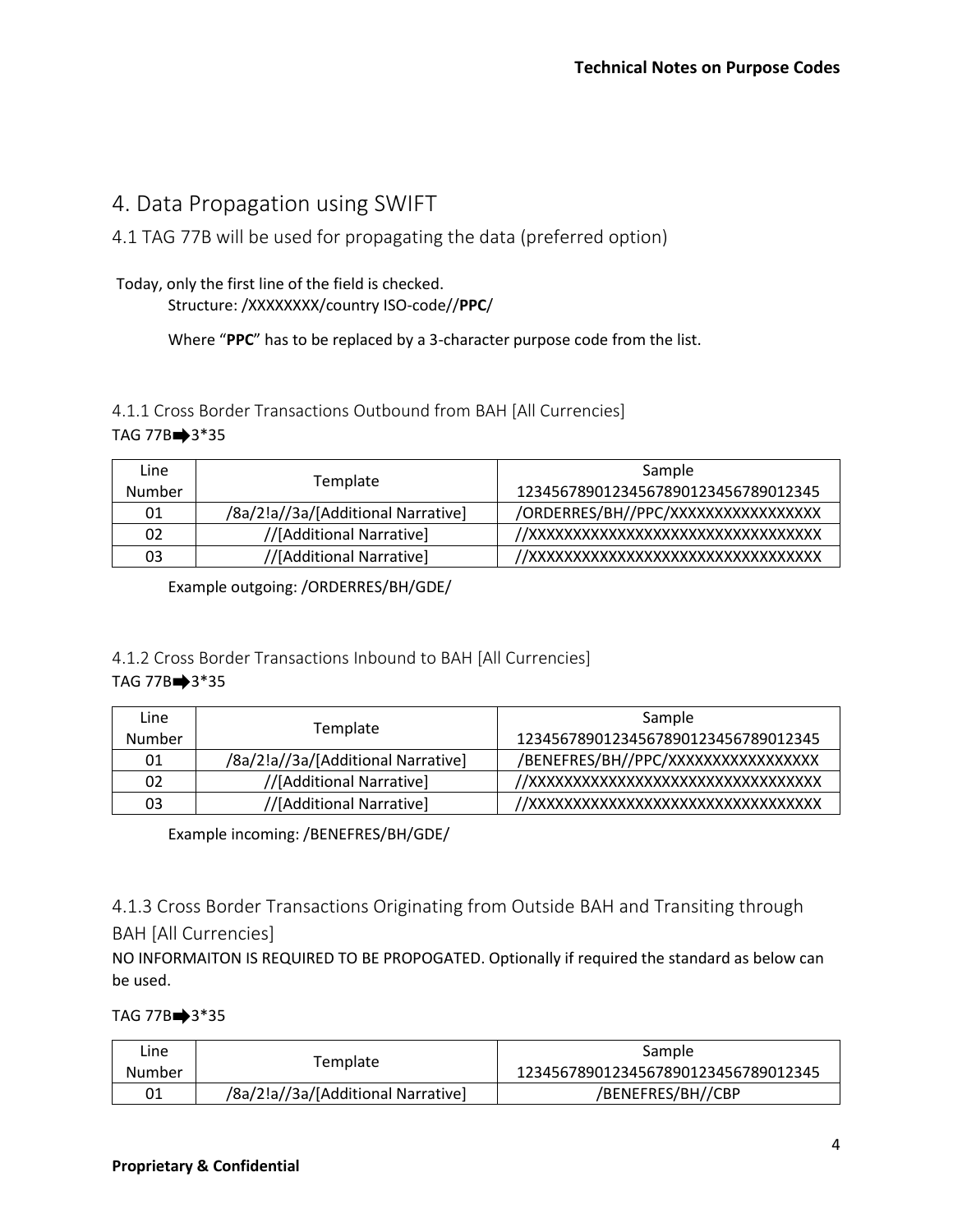#### <span id="page-5-0"></span>4.2 Alternatives options

4.2.1 Use of the field 70 Example: /ORDERRES/BH//GDE/

<span id="page-5-1"></span>4.2.2 Use of the field 72 Example: /ORDERRES/BH//GDE/

#### Note:

According to the MT 103 standard, field 72 is composed of two parts: **Code & Narrative**. In case field 72 is used, the correct values are: **Code:** ORDERRES or BENEFRES **Narrative:** BH//PPC/ (Where PPC is the 3-character purpose code).

<span id="page-5-2"></span>4.2.3 Use of the field 26T

Example: GDE

Note: Only the PPC can be entered

#### <span id="page-5-3"></span>4.3 Two purpose codes

#### <span id="page-5-4"></span>4.3.1 Use of 2 different fields (*currently supported*)

For instance in the case of a payment ordered in Bahrain with beneficiary country AE and purpose, code **GDE**:

> Field 77B Line 1: /BENEFRES/AE//GDE/ Field 70 (/ORDERRES/BH//GDE/)

- Or Field 72 (/ORDERRES/BH//GDE/)
- Or Field 26T (GDE)
- <span id="page-5-5"></span>4.3.2 Use multiple lines of field 77B (*will be implemented in the next release*)

For instance in the case of a payment ordered in Bahrain with beneficiary country AE and purpose, code GDE:

Field 77B Line 1: /BENEFRES/AE//GDE/ Field 77B Line 2: /ORDERRES/BH//GDE/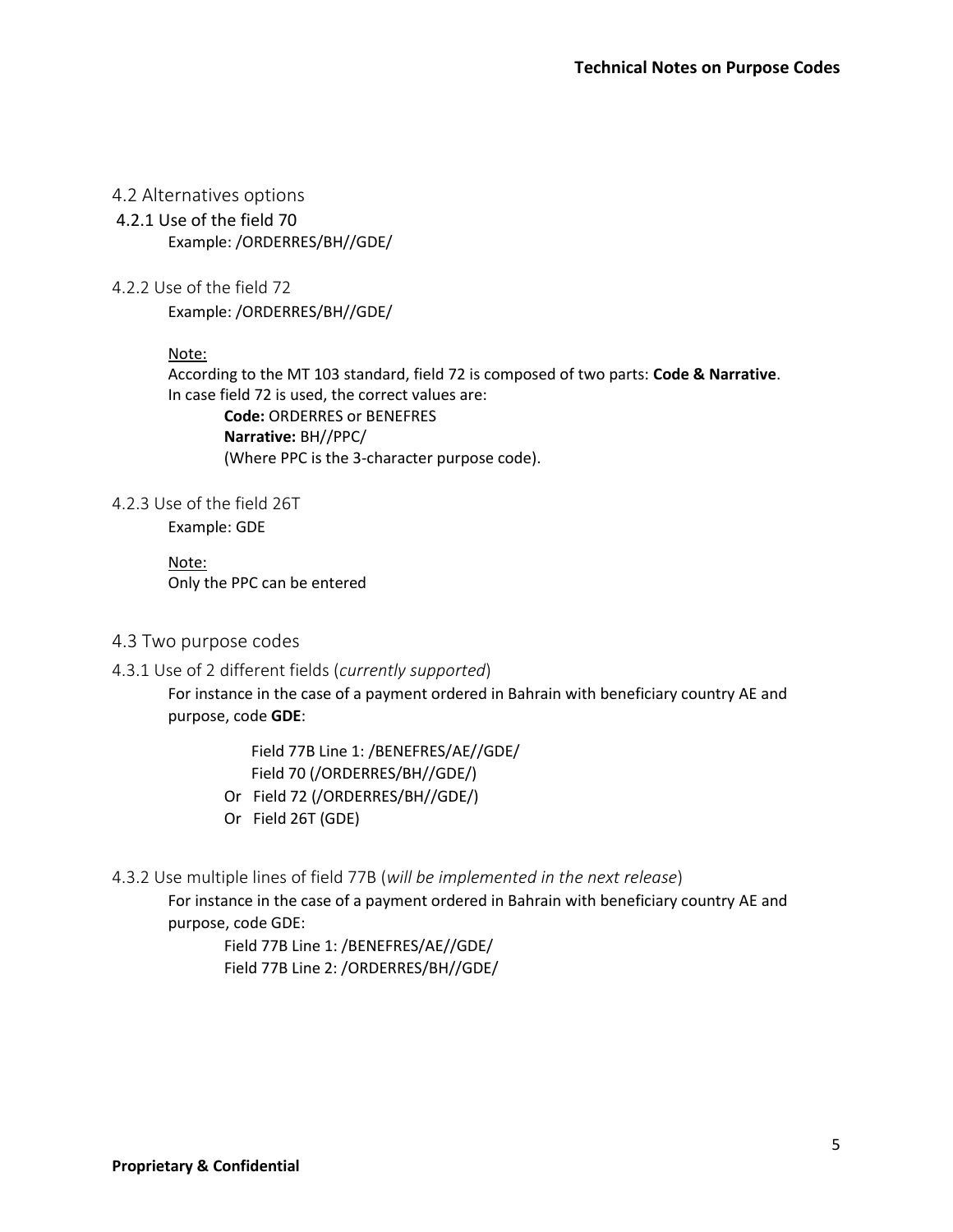# <span id="page-6-0"></span>5. Request for Purpose of Payment & Response from Ordering

# Institution.

As articulated earlier, the Ordering Institution has the obligation to propagate the purpose of payment code to enable the financial institutions in the Kingdom of Bahrain to report to their regulator for Balance of Payment reporting requirements.

In the absence of the required information in TAG-77B [or equivalent], the FI in Bahrain, if the credit is due to an account domiciled in the books of an FI in Bahrain shall raise a MT 195 to the Ordering Institution.

In the absence of a specific code for this purpose, the following will be propagated in TAG 75 in MT 195.

| <b>TAG</b> | <b>LINF</b> | <b>Details</b>                  |
|------------|-------------|---------------------------------|
| 75         | 01          | $:75$ :/99/                     |
|            | 02          | //PAYMENT HAS BEEN EXECUTED     |
|            | 03          | //FOR REGULATORY REQUIREMENTS   |
|            | 04          | //REQUEST PURPOSE OF PAYMENT AS |
|            | 05          | //REPLACE DOTS WITH PROPER CODE |
| 76         | 01          | :76:/99/xxx                     |

# <span id="page-6-1"></span>6. Purpose of Payment Codes

#### <span id="page-6-2"></span>6.1. Standard Codes

| <b>TTYP</b> | <b>TDESC</b>                                                                            |
|-------------|-----------------------------------------------------------------------------------------|
| <b>ACM</b>  | <b>Agency Commissions</b>                                                               |
| <b>AES</b>  | Advance payment against EOS                                                             |
| <b>AFA</b>  | Receipts or payments from personal residents bank account or deposits abroad            |
| <b>AFL</b>  | Receipts or payments from personal non-resident bank account in BAH                     |
| <b>ALW</b>  | Allowance                                                                               |
| <b>ATS</b>  | Air transport                                                                           |
| <b>BON</b>  | <b>Bonus</b>                                                                            |
| <b>CCP</b>  | <b>Corporate Card Payments</b>                                                          |
| <b>CEA</b>  | Equity and investment fund shares for the establishment of new company from residents   |
|             | abroad, equity of merger or acquisition of companies abroad from residents and          |
|             | participation to capital increase of related companies abroad                           |
| <b>CEL</b>  | Equity and investment fund shares for the establishment of new company in BAH from non- |
|             | residents, equity of merger or acquisition of companies in BAH from non-residents and   |
|             | participation to capital increase of related companies from non-residents in BAH        |
| <b>CHC</b>  | Charitable Contributions (Charity and Aid)                                              |
| <b>CIN</b>  | <b>Commercial Investments</b>                                                           |
| <b>COM</b>  | Commission                                                                              |
| <b>COP</b>  | Compensation                                                                            |
| <b>CRP</b>  | <b>Credit Card Payment</b>                                                              |
| <b>DCP</b>  | <b>Debit Card Payments</b>                                                              |
| <b>DIV</b>  | Dividend Payouts From FI                                                                |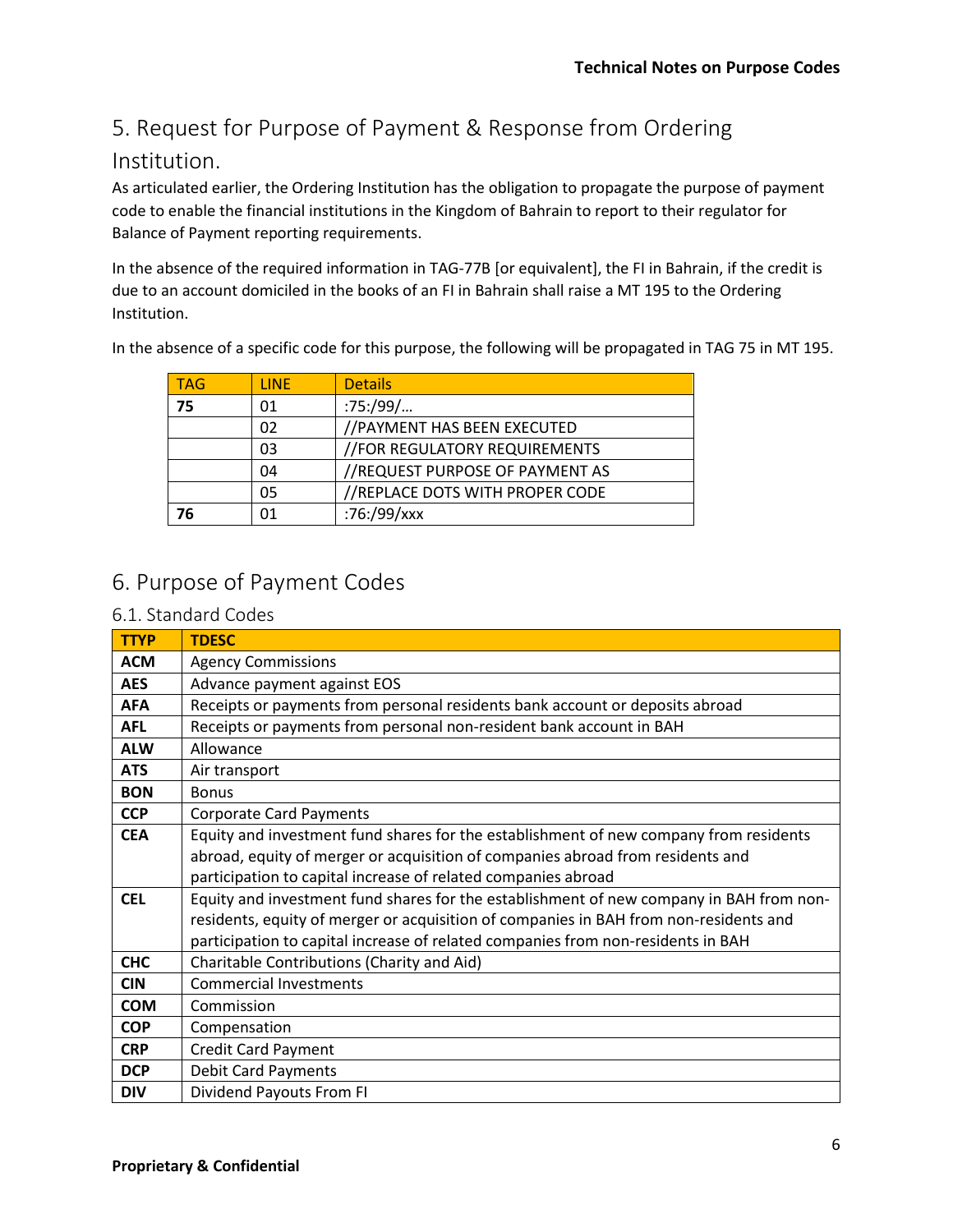| <b>TTYP</b> | <b>TDESC</b>                                                                                 |  |
|-------------|----------------------------------------------------------------------------------------------|--|
| <b>DLA</b>  | Purchases and sales of foreign debt securities in not related companies - More than a year   |  |
| <b>DLF</b>  | Debt instruments intragroup loans, deposits foreign (above 10% share)                        |  |
| <b>DLL</b>  | Purchases and sales of securities issued by residents in not related companies - More than a |  |
|             | year                                                                                         |  |
| <b>DOE</b>  | Dividends on equity not intragroup                                                           |  |
| <b>DSA</b>  | Purchases and sales of foreign debt securities in not related companies - Less than a year   |  |
| <b>DSF</b>  | Debt instruments intragroup foreign securities                                               |  |
| <b>DSL</b>  | Purchases and sales of securities issued by residents in not related companies - Less than a |  |
|             | year                                                                                         |  |
| EDU         | <b>Educational Support</b>                                                                   |  |
| <b>EMI</b>  | <b>Equated Monthly Installments</b>                                                          |  |
| <b>EOS</b>  | End of Service / Final Settlement                                                            |  |
| <b>FAM</b>  | Family Support (Workers' remittances)                                                        |  |
| <b>FDA</b>  | Financial derivatives foreign                                                                |  |
| <b>FDL</b>  | Financial derivatives in BAH                                                                 |  |
| <b>FIA</b>  | Investment fund shares foreign                                                               |  |
| <b>FIL</b>  | Investment fund shares in BAH                                                                |  |
| <b>FIS</b>  | <b>Financial services</b>                                                                    |  |
| <b>FSA</b>  | Equity other than investment fund shares in not related companies abroad                     |  |
| <b>FSL</b>  | Equity other than investment fund shares in not related companies in BAH                     |  |
| <b>GDE</b>  | Goods sold (Exports in fob value)                                                            |  |
| <b>GDI</b>  | Goods bought (Imports in cif value)                                                          |  |
| <b>GMS</b>  | Processing repair and maintenance services on goods                                          |  |
| GOS         | Government goods and services embassies etc.                                                 |  |
| <b>GRI</b>  | Government related income taxes, tariffs, capital transfers, etc.                            |  |
| <b>IFS</b>  | Information services                                                                         |  |
| <b>IGD</b>  | Dividends intragroup                                                                         |  |
| <b>IGT</b>  | <b>INTER GROUP TRANSFER</b>                                                                  |  |
| <b>IID</b>  | Interest on debt intragroup                                                                  |  |
| <b>INS</b>  | Insurance services                                                                           |  |
| <b>IOD</b>  | Income on deposits                                                                           |  |
| <b>IOL</b>  | Income on loans                                                                              |  |
| <b>IPC</b>  | Charges for the use of intellectual property royalties                                       |  |
| <b>IPO</b>  | <b>IPO Subscriptions</b>                                                                     |  |
| <b>IRP</b>  | <b>INTEREST RATE SWAP PAYMENTS</b>                                                           |  |
| <b>IRW</b>  | <b>INTERST RATE UNWIND PAYMENTS</b>                                                          |  |
| <b>ISH</b>  | Income on investment funds shares                                                            |  |
| <b>ISL</b>  | Interest on securities more than a year                                                      |  |
| <b>ISS</b>  | Interest on securities less than a year                                                      |  |
| <b>ITS</b>  | Computer services                                                                            |  |
| <b>LAS</b>  | Leave Salary                                                                                 |  |
| <b>LDL</b>  | Debt instruments intragroup loans, deposits in BAH (above 10% share)                         |  |
| <b>LDS</b>  | Debt instruments intragroup securities in BAH                                                |  |
| <b>LEA</b>  | Leasing abroad                                                                               |  |
| <b>LEL</b>  | Leasing in BAH                                                                               |  |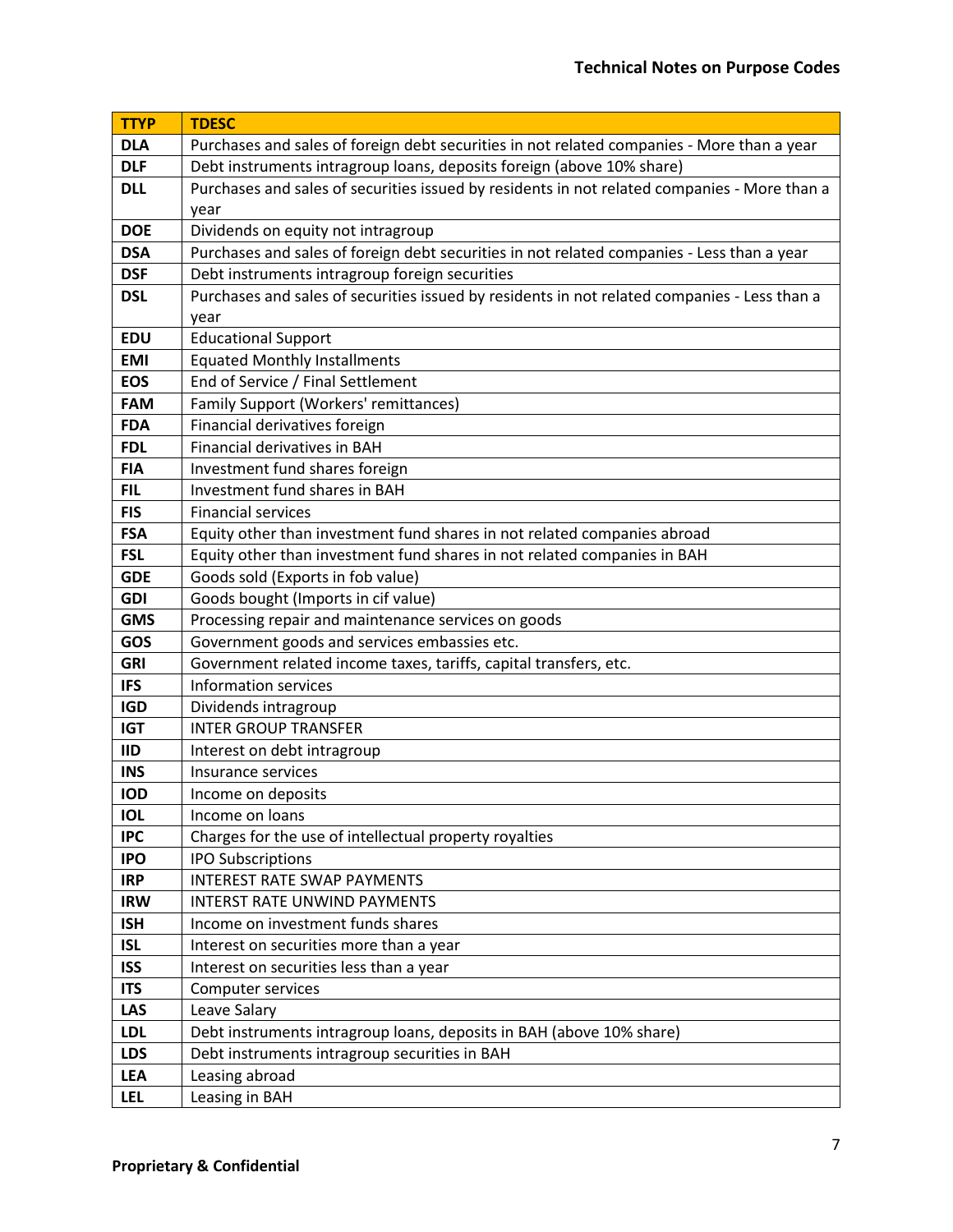| <b>TTYP</b> | <b>TDESC</b>                                                                       |  |  |
|-------------|------------------------------------------------------------------------------------|--|--|
| <b>LIP</b>  | Loan Interest Payments                                                             |  |  |
| <b>LLA</b>  | Loans - Drawings or Repayments on loans extended to nonresidents - Long-term       |  |  |
| <b>LLL</b>  | Loans - Drawings or Repayments on foreign loans extended to residents - Long-term  |  |  |
| <b>LNC</b>  | Loan Charges                                                                       |  |  |
| <b>LND</b>  | Loan Disbursements From FI                                                         |  |  |
| <b>MCR</b>  | <b>Monetary Claim Reimbursements</b>                                               |  |  |
| <b>MWI</b>  | MOBILE WALLET CARD CASH-IN                                                         |  |  |
| <b>MWO</b>  | MOBILE WALLET CARD CASH-OUT                                                        |  |  |
| <b>MWP</b>  | MOBILE WALLET CARD PAYMENTS                                                        |  |  |
| <b>OAT</b>  | <b>OWN ACCOUNT TRNSFER</b>                                                         |  |  |
| <b>OTS</b>  | Other modes of transport (including Postal and courier services)                   |  |  |
| <b>OVT</b>  | Overtime                                                                           |  |  |
| <b>PEN</b>  | Pension                                                                            |  |  |
| PIN         | <b>Personal Investments</b>                                                        |  |  |
| <b>PIP</b>  | Profits on Islamic products                                                        |  |  |
| <b>PMS</b>  | Professional and management consulting services                                    |  |  |
| <b>POR</b>  | Refunds/Reversals on IPO subscriptions                                             |  |  |
| <b>POS</b>  | <b>POS Merchant Settlement</b>                                                     |  |  |
| <b>PPA</b>  | Purchase of real estate abroad from residents                                      |  |  |
| <b>PPL</b>  | Purchase of real estate in BAH from non-residents                                  |  |  |
| <b>PRP</b>  | PROFIT RATE SWAP PAYMENTS                                                          |  |  |
| <b>PRR</b>  | Profits or rents on real estate                                                    |  |  |
| <b>PRS</b>  | Personal, cultural, audiovisual and recreational services                          |  |  |
| <b>PRW</b>  | PROFIT RATE UNWIND PAYMENTS                                                        |  |  |
| <b>RDA</b>  | Reverse debt instruments abroad                                                    |  |  |
| <b>RDL</b>  | Reverse debt instruments in BAH                                                    |  |  |
| <b>RDS</b>  | Research and development services                                                  |  |  |
| <b>REA</b>  | Reverse equity share abroad                                                        |  |  |
| <b>REL</b>  | Reverse equity share in BAH                                                        |  |  |
| <b>RFS</b>  | Repos on foreign securities                                                        |  |  |
| <b>RLS</b>  | Repos on securities issued by residents                                            |  |  |
| <b>RNT</b>  | <b>Rent Payments</b>                                                               |  |  |
| <b>SAA</b>  | Salary Advance                                                                     |  |  |
| <b>SAL</b>  | Salary (Compensation of employees)                                                 |  |  |
| <b>SCO</b>  | Construction                                                                       |  |  |
| <b>SLA</b>  | Loans- Drawings or Repayments on loans extended to nonresidents - Short-term       |  |  |
| <b>SLL</b>  | Loans - Drawings or Repayments on foreign loans extended to residents - Short-term |  |  |
| <b>STR</b>  | Travel                                                                             |  |  |
| <b>STS</b>  | Sea transport                                                                      |  |  |
| SVI         | STORED VALUE CARD CASH-IN                                                          |  |  |
| <b>SVO</b>  | STORED VALUE CARD CASH-OUT                                                         |  |  |
| <b>SVP</b>  | STORED VALUE CARD PAYMENTS                                                         |  |  |
| <b>TCP</b>  | Trade credits and advances payable                                                 |  |  |
| <b>TCR</b>  | Trade credits and advances receivable                                              |  |  |
| <b>TCS</b>  | Telecommunication services                                                         |  |  |